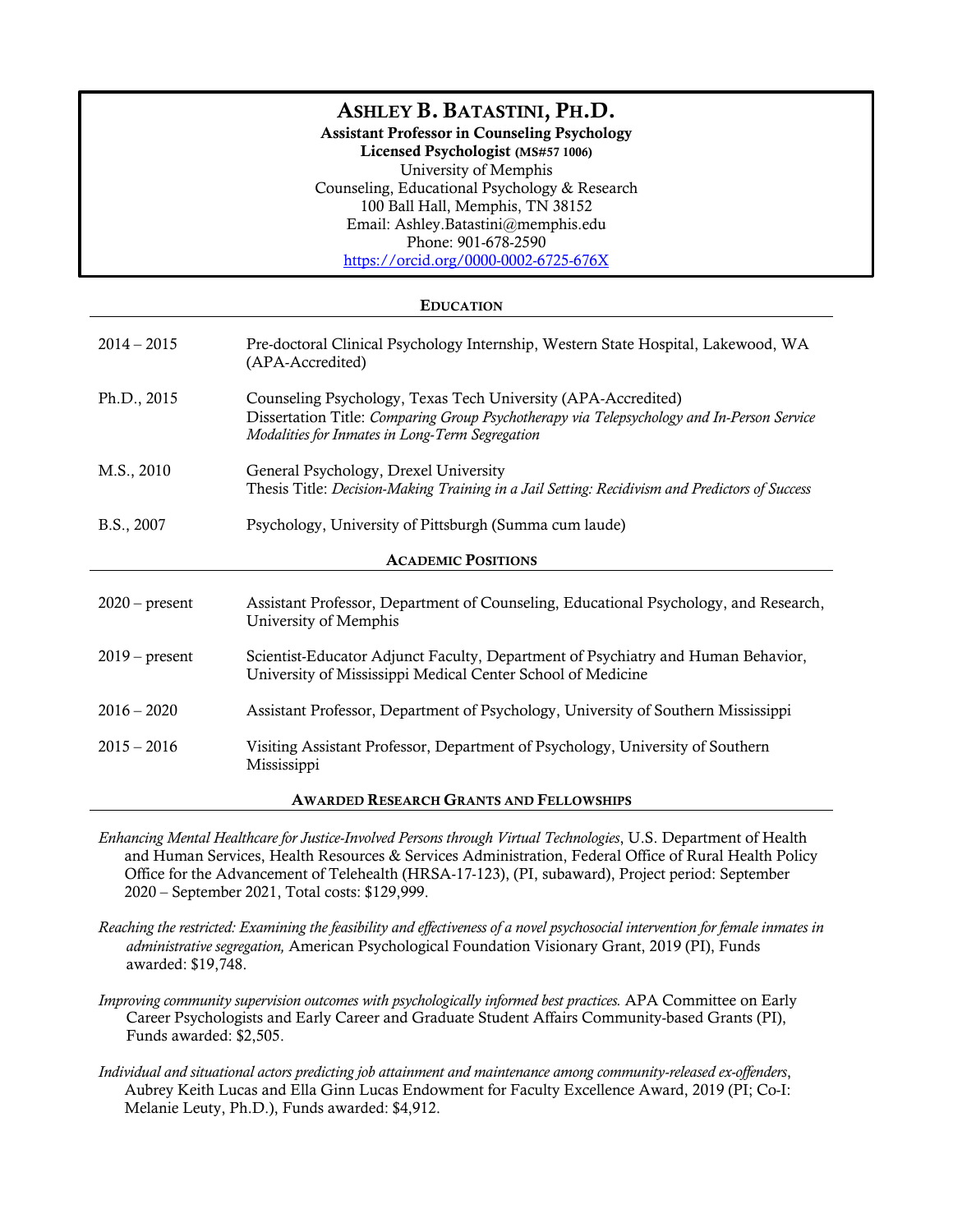- *Expansion of virtual mental health access to county correctional agencies*, U.S. Department of Health and Human Services, Health Resources & Services Administration, Federal Office of Rural Health Policy Office for the Advancement of Telehealth (HRSA-17-123), (PI, subaward), Project period: September 2019 – September 2020, Total costs: \$81,864.
- *A meta-analytic review on the effectiveness of videoconferencing compared to in-person for the provision of mental healthrelated services.* U.S. Department of Health and Human Services, Health Resources & Services Administration, Federal Office of Rural Health Policy Office for the Advancement of Telehealth (HRSA-17-123), (PI, subaward), Project period: January 2019 – September 2019, Total costs: \$18,606.
- *Virtual mental health access to correctional facilities*, U.S. Department of Health and Human Services, Health Resources & Services Administration, Federal Office of Rural Health Policy Office for the Advancement of Telehealth (HRSA-17-123), (PI, subaward), Project period: September 2018 – September 2019, Total costs: \$97,146.
- *Oji's Journey: An e-therapy app for community-released offenders*, University of Southern Mississippi Office of Technology Development Gap Fund (PI), Project period: 2018—2019, Total costs: \$25,000.
- *Comparing group psychotherapy via telepsychology and in-person service modalities for inmates in long-term segregation,*  Texas Psychological Association Graduate Student Research Proposal Award (PI)*,* 2014 – 2015, Total costs: \$1,500.
- Paul Whitfield Horn Fellowship for Women Graduate Students, Texas Tech University Women's Club, 2012 –2013, Total costs: \$1,000.

# ACADEMIC PUBLICATIONS

(\*denotes mentored student co-author)

#### *PUBLICATIONS IN PREPARATION OR UNDER REVIEW*

- 1. Batastini, A. B., \*Miller, O. K., \*Horton, J., & Morgan, R. D. (2021). *Availability of mental health services in restricted housing: What's going on behind the steel doors?* [Manuscript in preparation]*.* Department of Counseling, Educational Psychology, & Research, The University of Memphis.
- 2. \*Jones, A. C. T., \*Murana, J., & Batastini, A. B. (2021). *The effect of resource access and mental wellness on criminal thinking in a probationer population* [Manuscript in preparation]. School of Psychology, The University of Southern Mississippi.
- 3. Scanlon, F., Olafsson, B., Morgan., R. D., Batastini, A. B., & Kroner, D. (2021). *Disciplinary Segregation in Prisons: Are Demographic, Mental Health, and Criminogenic Factors Predictive?* [Manuscript in preparation]. Department of Psychological Sciences, Texas Tech University.
- 4. \*Coaker, L. C., Batastini A. B., \*Davis, R., & \*Lester, M. E. (2020). *Evaluating layperson understanding of actuarial sexual violence risk data: A multi-method comparison of risk communication.* [Manuscript in preparation]. School of Psychology, The University of Southern Mississippi.
- 5. Scanlon, F., \*Lester, M. E., Brace, T., Batastini, A. B., & Morgan., R. D. (2021). *Tried and true? A psychometric evaluation of the Psychological Inventory of Criminal Thinking Styles-Short Form* [Manuscript submitted for publication]. Department of Psychological Sciences, Texas Tech University.
- 6. \*Jones, A. C. T., Batastini, A. B., Vitacco, M. J., Standridge, R. L., & Knuth, S. (2021). *Social media bias in parental fitness evaluations: An empirical study of forensic expert and layperson perceptions* [Manuscript submitted for publication]. School of Psychology, The University of Southern Mississippi.
- 7. Kastner, R. M., Vitacco, M. J., Anderson, K., & Batastini, A. B. (2021). *Risk assessment and provisional discharge: The revolving door has slowed* [Manuscript submitted for publication]. Minnesota Department of Human Services.
- 8. Batastini, A. B., \*Lester, M. E., \*Bozeman A. R. & Poindexter, E. (2021). *Psychopathic traits, psychological functioning, and trauma symptomology among servicemembers and civilian samples: A propensity score matching approach* [Manuscript submitted for publication]*.* Department of Counseling, Educational Psychology, & Research, The University of Memphis.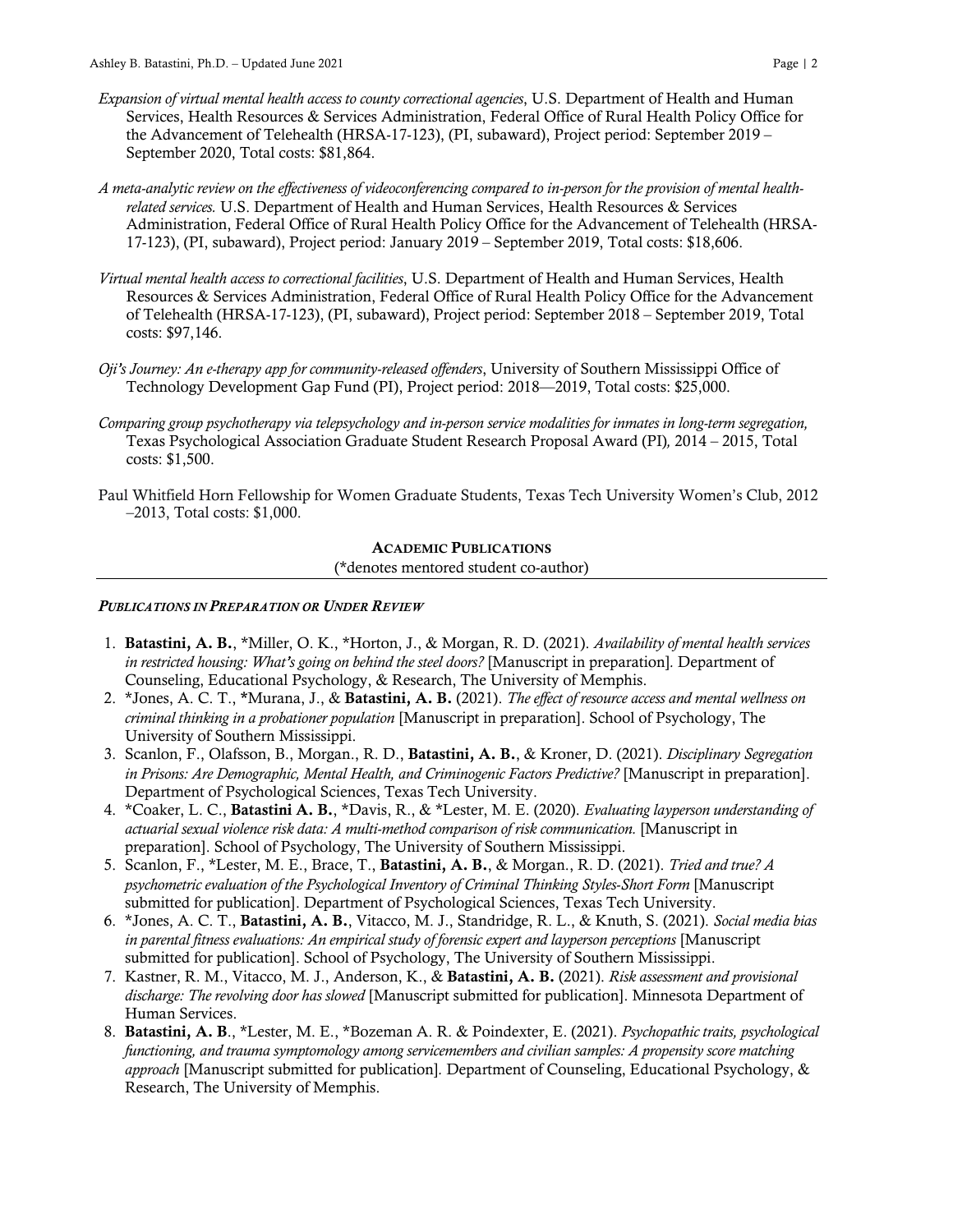- 9. \*Jones, A. C. T., \*Repke, A., Batastini, A. B., Sacco, D., Dahlen, E. R., & Mohn, R. S. (2020) *The power of presentation: How attire, cosmetics, and posture impact the source credibility of a female expert witness?* [Manuscript submitted for publication]. School of Psychology, The University of Southern Mississippi.
- 10.Batastini, A. B., \*Jones, A. C. T., \*Patel, M., & \*Pringer, S. (2021). *Why psychologists in correctional settings must focus on intersectionality and how to do it* [Manuscript submitted for publication]*.* Department of Counseling, Educational Psychology, & Research, The University of Memphis.
- 11.\*Davis, R. M., Batastini, A. B., Sacco, D., & Dahlen, E. R. (2020) *Does race matter? An examination of defendant race on legal decision making in the context of actuarial violence risk assessments* [Manuscript submitted for publication]*.* School of Psychology, The University of Southern Mississippi.

### *REFEREED JOURNALS*

- 1. Batastini, A. B., Vitacco, M. J., \*Jones, A. C. T., & \*Davis, R. M. (2021). Perceived credibility of social media data as a collateral source in criminal responsibility evaluations using an experimental design. *International Journal of Forensic Mental Health.* doi: 10.1080/14999013.2021.1880504
- 2. \*Miller, O., Batastini, A. B., \*Standridge, R., \*Repke, A. & Mohn, R. (2021). Actor perspective and moral reasoning: Do levels of criminal thinking moderate this relationship among non-criminals? *Journal of Forensic Sciences*. doi:10.1111/1556-4029.14668
- 3. Batastini, A. B., Paprzycki, P., \*Jones, A. C. T., & MacLean, N. (2021). Are videoconferenced mental and behavioral health services just as good as in-person? A Meta-analysis of a fast-growing practice*. Clinical Psychology Review, 83.* doi: 10.1016/j.cpr.2020.101944
- 4. \*Nocera, T. R., Dahlen, E. R., Leuty, M. E., Mohn, R. S. & Batastini, A. B. (2021). Dark personality traits and anger in cyber aggression perpetration: Is moral disengagement to blame? *Psychology of Popular Media*. doi: 10.1037/ppm0000295
- 5. Batastini, A. B., \*Jones, A. C. T., \*Lester, M. E. & \*Davis, R. M. (2020). Initiation of a multidisciplinary telemental health clinic for rural justice-involved populations: Rationale, recommendations, and lessons learned. *Journal of Community Psychology.* doi: 10.1002/jcop.22424
- 6. Batastini, A. B., \*Lester, M. E., Morgan, R. D., Atterberry, E. (2020). Stepping Up, Stepping Out: Preliminary results of a treatment program for inmates in restricted housing with mental and behavioral health problems. *Psychological Services*. doi: 10.1037/ser0000430
- 7. \*Lester, M. E., Batastini, A. B., \*Davis, R. M., Bourgon, G. (2020). Is Risk-Needs-Responsivity enough? Examining difference in treatment response among male offenders. *Criminal Justice and Behavior, 7*, 829- 847. doi: t0.1177/0093854820915740
- 8. Batastini, A. B., Leuty, M. E., \*Davis, R. M., \*Jones, A. C. T. (2019). Individual and situational factors predicting employment status among revoked community-released offenders. *Psychological Services*. doi: 10.1037/ser0000403
- 9. Batastini, A. B., \*Pike, M., Thoen, M. A., \*Jones, A. C. T., \*Davis, R. M., & Escalera, E. (2019). Perceptions and use of videoconferencing in forensic mental health assessments: A survey of evaluators and legal personnel. *Psychology, Crime & Law*. doi: 10.1080/1068316X.2019.1708355
- 10. Vitacco, M. J., Gottfried, E., Lilienfeld, S. O., & Batastini, A. B. (2019). The limited relevance of neuroimaging in insanity evaluations. *Neuroethics, 13*, 249–260. doi: 10.1007/s12152-019-09421-8
- 11. Batastini, A. B., Vitacco, M. J., \*Coaker, L. C., & \*Lester, M. E. (2019). Communicating violence risk during testimony: Do different formats lead to different perceptions among jurors*? Psychology, Public Policy, and the Law*, *25*, 92-106. doi: 10.1037/law0000196
- 12. Batastini, A. B., \*Hoeffner, C. E., Vitacco, M. J., Morgan, R. D., \*Coaker, L. C., & \*Lester, M. E. (2018). Does the format of the message effect what is heard? A two-part study on the communication of violence risk assessment data. *Journal of Forensic Psychology: Research and Practice*, *19*(1), 44-71. doi: 10.1080/24732850.2018.1538474
- 13. Coffey, C. A., Batastini, A. B., & Vitacco, M. J. (2018). Clues from the digital world: A survey of clinician's reliance on social media as collateral data in forensic evaluations. *Professional Psychology: Research and Practice*, *49*(5-6), 345-354. doi: 10.1037/pro0000206
- 14. Batastini, A. B., \*Repke, A., & Schmidt, A. T. (2018). Turning graduate courses inside out. *Teaching and Education in Professional Psychology, 12,* 174-179. doi: 10.1037/tep0000197
- 15. \*Chadick, C. D., Batastini, A. B., Levulis, S. J., & Morgan, R. D. (2018). The psychological impact of solitary: A longitudinal comparison of general population and long-term administratively segregated male inmates. *Legal and Criminological Psychology, 23*, 101-116*.* doi: 10.1111/lcrp.12125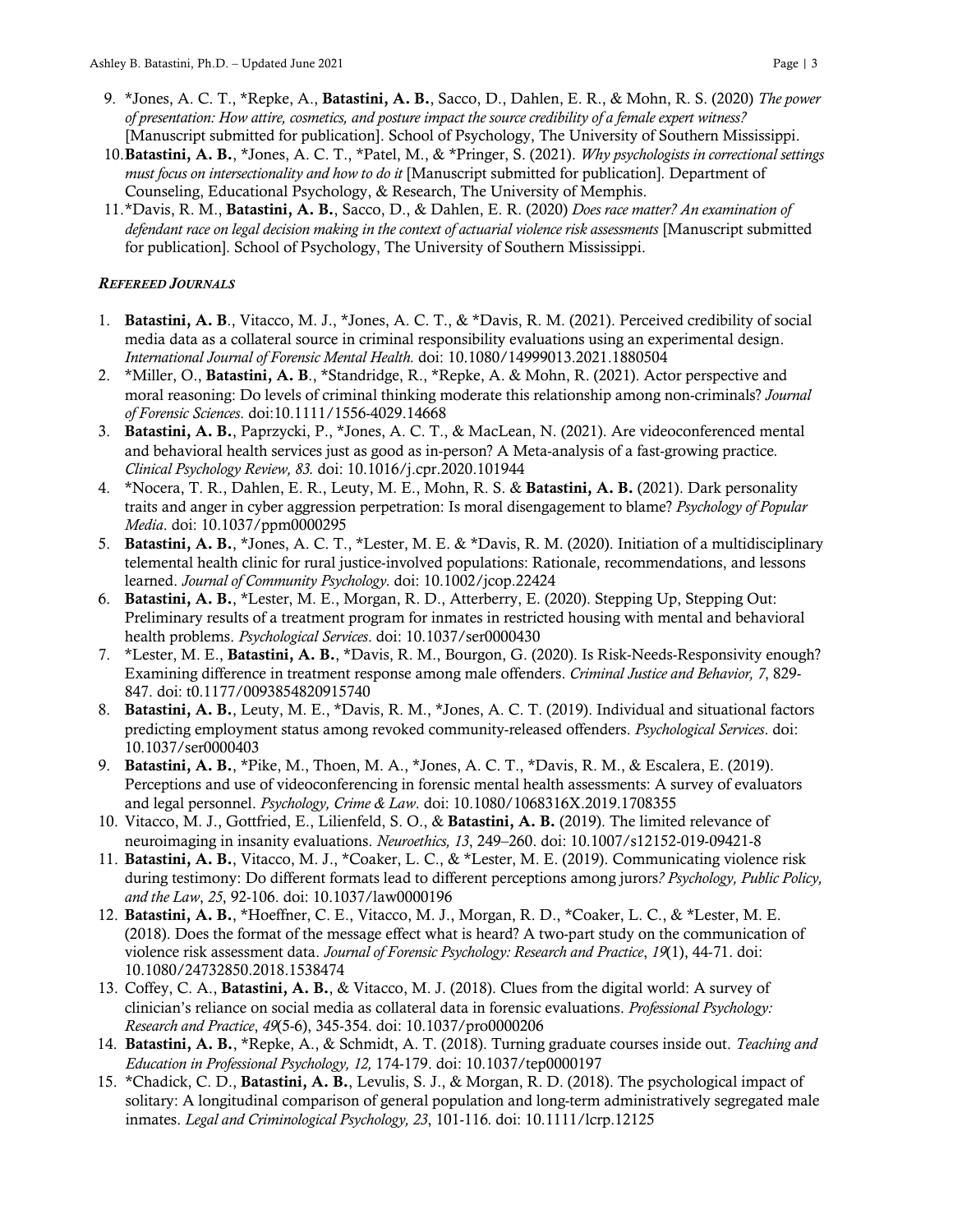- 16. Vitacco, M. J., Gottfried, E. D., & Batastini, A. B. (2018). Using technology to improve the validity of criminal responsibility evaluations. *Journal of the American Academy of Psychiatry and the Law, 46*(1), 71-77*.*
- 17. Batastini, A. B., \*Lester, M. & Thompson, R.A. (2017). Mental illness in the eyes of the law: Examining self and public perceptions of stigma among judges and attorneys. *Psychology, Crime and Law*, *24*, 673-686. doi: 10.1080/1068316X.2017.1406092
- 18. Batastini, A. B., Bolanos, A. D., Morgan, R. D., & Mitchell, S. M. (2017). Bias in hiring applicants with mental illness and criminal justice involvement: A follow-up study with human resource professionals. *Criminal Justice and Behavior, 44*, 777-795. doi: 10.1177/0093854817693663
- 19. Morgan, R. D., Gendreau, P., Smith, P., Gray, A., Labrecque, R. M., MacLean, N., Van Horn, S., Bolanos, A., Batastini, A. B., Mills, J. F. (2016). Quantitative syntheses on the effects of administrative segregation on prisoners' well-being. *Psychology, Public Policy, and the Law, 22,* 439-461. doi: 10.1037/law0000089
- 20. Batastini, A. B. & Morgan, R. D. (2016). Connecting the disconnected: Preliminary results and lessons learned from a telepsychology initiative with special management inmates. *Psychological Services, 13,* 283- 291. doi: 10.1037/ser0000078
- 21. Batastini, A. B. (2016). Improving rehabilitative efforts for juvenile offenders through the use of telemental health. *Journal of Child and Adolescent Psychopharmacology* [Special Issue], *26*, 273-277. doi: 10.1089/cap.2015.0011
- 22. Batastini, A. B., King, C. M., Morgan, R. D. & McDaniel, B. (2016). Telepsychological services with criminal justice and substance abusing clients: A systematic review and meta-analysis. *Psychological Services, 13I,* 20-30. doi: 10.1037/ser0000042
- 23. Morgan, R. D., Batastini, A. B., Murray, D. D., Serna, C., & Porras, C. (2015). Criminal thinking: A fixed or fluid process? *Criminal Justice and Behavior*, *42*, 1045-1065. doi: 10.1177/0093854815578948
- 24. Batastini, A. B., Bolanos, A. D., & Morgan, R. D. (2014). Attitudes toward hiring applicants with mental illness and criminal justice involvement: The impact of education and experience. *International Journal of Law and Psychiatry*, *37*, 524-533*.* doi: 10.1016/j.ijlp.2014.02.025
- 25. Batastini, A. B., Hunt, E., Present-Koller, J., & DeMatteo, D. (2011). Federal standards for community registration of juvenile sex offenders: An evaluation of risk prediction and future implications. *Psychology, Public Policy, and the Law*, *17*, 451-474. doi: 10.1037/a0023637
- 26. DeMatteo, D., Hunt, E., Batastini, A. B., & LaDuke, C. (2010). The disconnect between assessment and intervention in the risk management of criminal offenders. *Open Access Journal of Forensic Psychology, 2,* 59- 74. http://web.me.com/gregdeclue/Site/DeMatteo\_2010.html.
- 27. DeMatteo, D., Batastini, A. B., Foster, E., & Hunt, E. (2010). Individualizing risk assessment: Balancing idiographic and nomothetic data. *Journal of Forensic Psychology Practice, 10,* 360 – 371. doi: 10.1080/15228932.2010.481244

# *TREATMENT AND TRAINING MANUALS*

- 1. Batastini, A. B., Morgan, R. D., & Jones, A. C. T. (under contract). *In the Act: Training Correctional Officers to Recognize Criminal Thinking*. New York: Springer International
- 2. Batastini, A. B., Morgan, R. D., Kroner, D. G., & Mills, J. F. (2019). *Stepping Up, Stepping Out: A Mental Health Treatment Program for Inmates in Restrictive Housing*. Routledge Taylor & Francis Group. New York: NY.

# *EDITED BOOKS*

- 1. Barber-Rioja, V., Garcia-Mansilla, A., Subedi, B. & Batastini, A. (Eds.). (under contract). *Handbook of mental health assessment and treatment in jails.* Oxford University Press.
- 2. Batastini, A. B., & Vitacco, M. J. (Eds). (2020). *Forensic Mental Health Evaluations in the Digital Age: A Practitioner's Guide to Using Internet-Based Data*. New York: Springer International.

# *BOOK CHAPTERS*

1. Batastini, A. B., Morgan, R. D., \*Standridge, R. L., & \*Ross, K. (in press). Mental health treatment for individuals in restricted housing. In V. Barber-Rioja, A. Garcia-Mansilla, B. Subedi, & A. Batastini (Eds.). *Handbook of mental health assessment and treatment in jails.* Oxford University Press.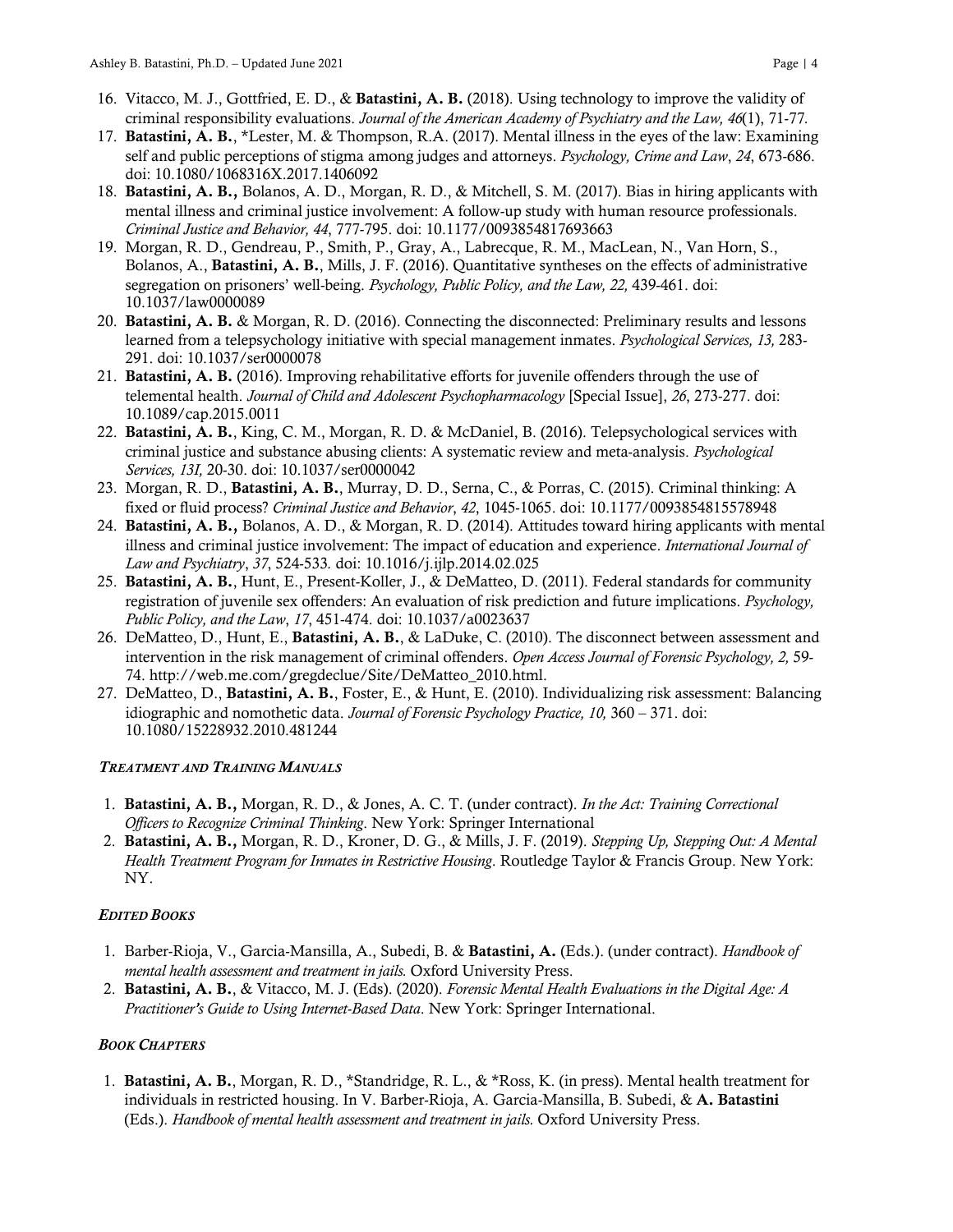- 2. Batastini, A. B., Dvoskin, J., \*Horton, J., & \*Cook, K. (in press). Advocacy and research in jails. In V. Barber-Rioja, A. Garcia-Mansilla, B. Subedi, & A. Batastini (Eds.). *Handbook of mental health assessment and treatment in jails.* Oxford University Press.
- 3. Vitacco, M. J., Batastini, A. B., \*Jones, A. C. T., Clary, C. (in press). Mental health challenges and considerations with individuals in rural jails. In V. Barber-Rioja, A. Garcia-Mansilla, B. Subedi, & A. Batastini (Eds.). *Handbook of mental health assessment and treatment in jails.* Oxford University Press.
- 4. Batastini, A. B., \*Jones, A. C T., \*Miller, O. K., & Vitacco, M. J. (2020). An introduction to internetbased data and its relevance to forensic mental health assessments. In A. Batastini, & M. Vitacco (Eds.), *Forensic mental health evaluations in the digital age: A practitioner's guide to using internet-based data*. New York: Springer International.
- 5. Vitacco, M. J., Sigurdsson, D., Randolph, A. M., & Batastini, A. B. (2020). Using Social Media in Conducting Evaluations of Criminal Responsibility. In A. Batastini, & M. Vitacco (Eds.), *Forensic mental health evaluations in the digital age: A practitioner's guide to using internet-based data*. New York: Springer International.
- 6. Batastini, A. B., Vitacco, M. J., & \*Bozeman, A. R. (2020). General recommendations for integrating internet-based data in forensic mental health assessments and what we still need to know. In A. Batastini, & M. Vitacco (Eds.), *Forensic mental health evaluations in the digital age: A practitioner's guide to using internetbased data*. New York: Springer International.
- 7. Batastini, A. B., \*Winner, N. A., & \*Davis, R. (2019). Treatment, intervention, prevention, and supervision. In A. S. Klee & B. A. Moore (Eds.) *EPPP Fundamentals: Review for the Examination for Professional Practice in Psychology, 2nd Edition*. New York, NY: Springer Publishing Co.
- 8. Batastini, A. B., Hill, J. B., \*Repke, A., Gulledge, L. M., & \*Livengood, Z. (2018). Approaching correctional treatment from a programmatic standpoint: Risk-Needs-Responsivity and Beyond. In M. Ternes, P. Magaletta, & M. Patry (Eds.) *The Practice of Correctional Psychology*. New York, NY: Springer Publishing Co.
- 9. Morgan, R. D., Kroner, D. G., Mills, J. F., & Batastini, A. B. (2013). Treating criminal offenders. In I. B. Weiner & R. K. Otto (Eds.) *Handbook of Forensic Psychology, Fourth Edition*, pp. 795-838. Hoboken, NJ: John Wiley & Sons, Inc.
- 10.Batastini, A. B., McDonald, B., & Morgan, R. D. (2013). Videoteleconferencing in forensic and correctional practice. In K. Myers & C. Turvey (Eds.) *Telemental Health: Clinical, Technological, and Administrative Foundations of Evidence-Based Practice,* pp. 251-272. Waltham, MA: Elsevier.

# *OTHER PUBLICATIONS*

- 1. Batastini, A.B. (2021). Videoconferencing technologies in assessment: Get on board or get left behind. *International Association of Forensic Mental Health Services Newsletter*, 6(1). Retrieved from http://www.iafmhs.org/resources/Documents/IAFMHS%20Newsletter%202021%206(1)%20Winter.pdf
- 2. Batastini, A.B. (2020, July). Criminal justice and current affairs of systemic issues: Div. 18 calls for action and open communication of ideas over injustice. *Public Service Psychology*. Retrieved from https://www.apadivisions.org/division-18/publications/newsletters/public-service/2020/07/criminaljustice-systemic-issues
- 3. Batastini, A. B. (2019). Segregation in prisons. In *The SAGE Encyclopedia of Criminal Psychology* (Ed. R. D. Morgan).
- 4. Batastini, A. B. (2019). Telepsychology. In *The SAGE Encyclopedia of Criminal Psychology* (Ed. R. D. Morgan).
- 5. Batastini, A. B. (2018). The McNaughten Rule. In *The Encyclopedia of Personality and Individual Differences* (Eds. V. Zeigler-Hill & T. K. Shackelford).

# CONFERENCE PRESENTATIONS

1. Batastini, A. B. (2021, August). Telepsychology with justice-involved clients: Current state of the literature and moving the science forward. In A. B. Batastini (Program chair), *Telepsychology in psychologylaw practice: experiences, recommendations, and what's to come*. Collaborative program conducted at the annual meeting of the American Psychological Association.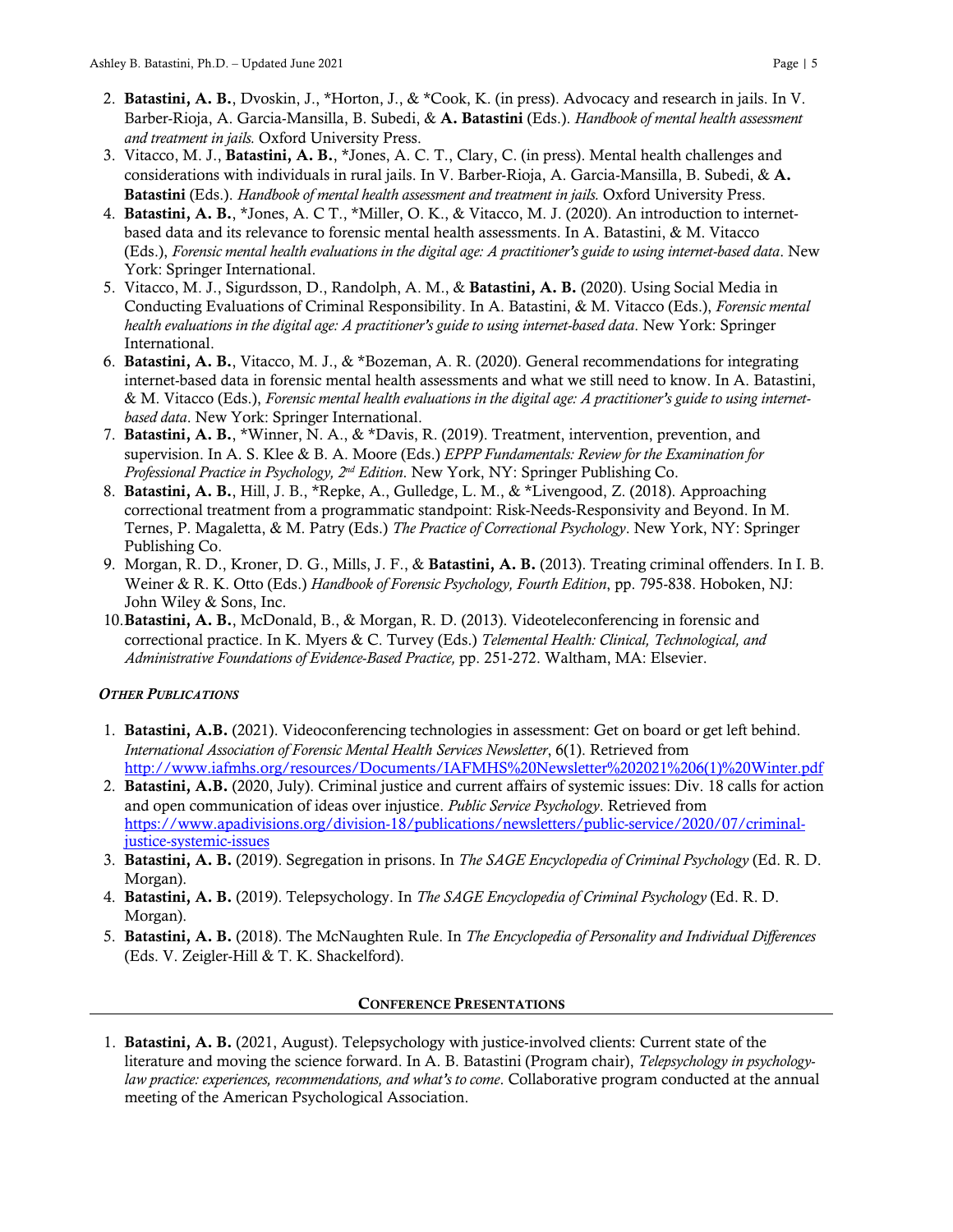- 2. Batastini, A. B. (Program chair) (2021, August). *Telepsychology in psychology-law practice: experiences, recommendations, and what's to come*. Collaborative program conducted at the annual meeting of the American Psychological Association.
- 3. Lester, M., Batastini, A. B., Scanlon, F., Morgan, R. D., & Leuty, M. E. (2021, August). *Changing Lives and Changing Outcomes: Evidence of Transdiagnostic Effectiveness?*. Paper presented at the annual meeting of the American Psychological Association Convention.
- 4. Davis, R. M., Batastini, A. B., Sacco, D., & Dahlen, E. R. (2021, June). *Does race matter? An examination of defendant race on legal decision making in the context of actuarial violence risk assessments.* Paper presented at the International Association for Forensic Mental Health Services virtual conference.
- 5. Cook, K. E., & Batastini, A. B. (2021, June). *Stepping Up, Stepping Out: Results of a treatment program for inmates in restricted housing with mental and behavioral health problems.* Paper presented at the International Association of Forensic Mental Health Services Virtual Conference.
- 6. Jones, A. C. T., Repke, A., Batastini, A. B., Sacco, D., Dahlen, E. R., & Mohn, R. S. (2021, March). *The power of presentation: How attire, cosmetics, and posture impact the source credibility of a female expert witness.* Invited talk presented to the Committee on Services and Resources for Women at The University of Southern Mississippi, Hattiesburg, MS, United States.
- 7. Patel, M. B., Batastini, A. B., Dixon, P. E. (2021, March). *Who's at the bottom of the hiring list? Exploring the compounding effects of applicant race and offense history type on hireability*. Poster presented at the Association for Psychological Science Virtual Convention and Poster Showcase.
- 8. Jones, A. C. T., Patel, M. B., & Batastini, A. B. (2021, March). *Does convenience come with a price? The impact of remote testimony on expert credibility and decision-making.* Poster presented at the American Psychology-Law Society Student Committee Virtual Poster Session.
- 9. Batastini, A. B., Paprzycki, P., Jones, A. C. T., & McLean, N. (2020, August). *Videoconferencing in mental health service delivery: A Meta-analytic look at a growing practice*. Virtual poster presented at the annual meeting of the American Psychological Association.
- 10.Lester, M. E., Batastini, A. B., Davis, R., & Bourgon, G. (2020, March). *Is risk-needs-responsivity enough? Examining differences in treatment response among male offenders.* Data Blitz presented at the annual meeting of the American Psychology-Law Society, New Orleans, Louisiana.
- 11.Lester, M. E., Batastini, A. B., Morgan, R. D., & Atterberry, A. (2020, March). *Stepping up, stepping out: Preliminary results of a treatment program for inmates in restricted housing with mental and behavioral health problems.* Data Blitz presented at the annual meeting of the American Psychology-Law Society, New Orleans, Louisiana.
- 12.Murana, J. A., Jones, A. C. T., & Batastini, A. B. (2020, March). *The effect of social disadvantages and mental wellness on criminal thinking.* Poster presented at the annual meeting of the American Psychology-Law Society, New Orleans, Louisiana.
- 13.Batastini, A. B., Davis, R. M., Lester, M. E., & Jones, A. C. T. (2020, March). *Initiating a telepsychology clinic for rural justice-involved persons: Lessons learned, recommendations, and early evidence.* Paper presented at the annual meeting of the American Psychology-Law Society, New Orleans, Louisiana.
- 14.Jones, A. C. T., Davis, R. M., Batastini, A. B., & Vitacco, M. J. (2020, March). *Social media and gender bias in parental fitness evaluations: An empirical study of forensic expert and layperson perceptions.* Paper presented at the annual meeting of the American Psychology-Law Society, New Orleans, Louisiana.
- 15.Bozeman, A. R., Lester, M. E., & Batastini, A. B. (2020, March). *Understanding criminal thinking styles among men and women in military and non-military samples.* Poster presented at the annual meeting of the American Psychology-Law Society, New Orleans, Louisiana.
- 16.Miller, O. K., Batastini, A. B., Repke, A., & Standridge, R. (2020, March). *Actor perspective and moral reasoning: Do levels of criminal thinking moderate this relationship among non-criminals?* Data Blitz presented at the annual meeting of the American Psychology-Law Society, New Orleans, Louisiana.
- 17.Repke, A. & Batastini, A. B. (2020, March). *How attire, cosmetics, and posture impact the source credibility of the female expert witness*. Paper presented at the annual meeting of the American Psychology-Law Society, New Orleans, Louisiana.
- 18.Standridge, R. L., Giovengo, B., Jones, A. C. T., & Batastini, A. B. (2020, March). *The role of PTSD symptom severity in the use of criminal thinking errors among trauma-exposed individuals*. Poster presented at the annual meeting of the American Psychology-Law Society, New Orleans, Louisiana.
- 19. Lester, M. E., Batastini, A. B., Davis, R. M., Bourgon, G. (2019, May*). Is Risk-Need-Responsivity enough? Examining differences in treatment response among male offenders*. Paper presented at the 4<sup>th</sup> North American Correctional & Criminal Justice Psychology Conference, Hailfax, Nova Scotia.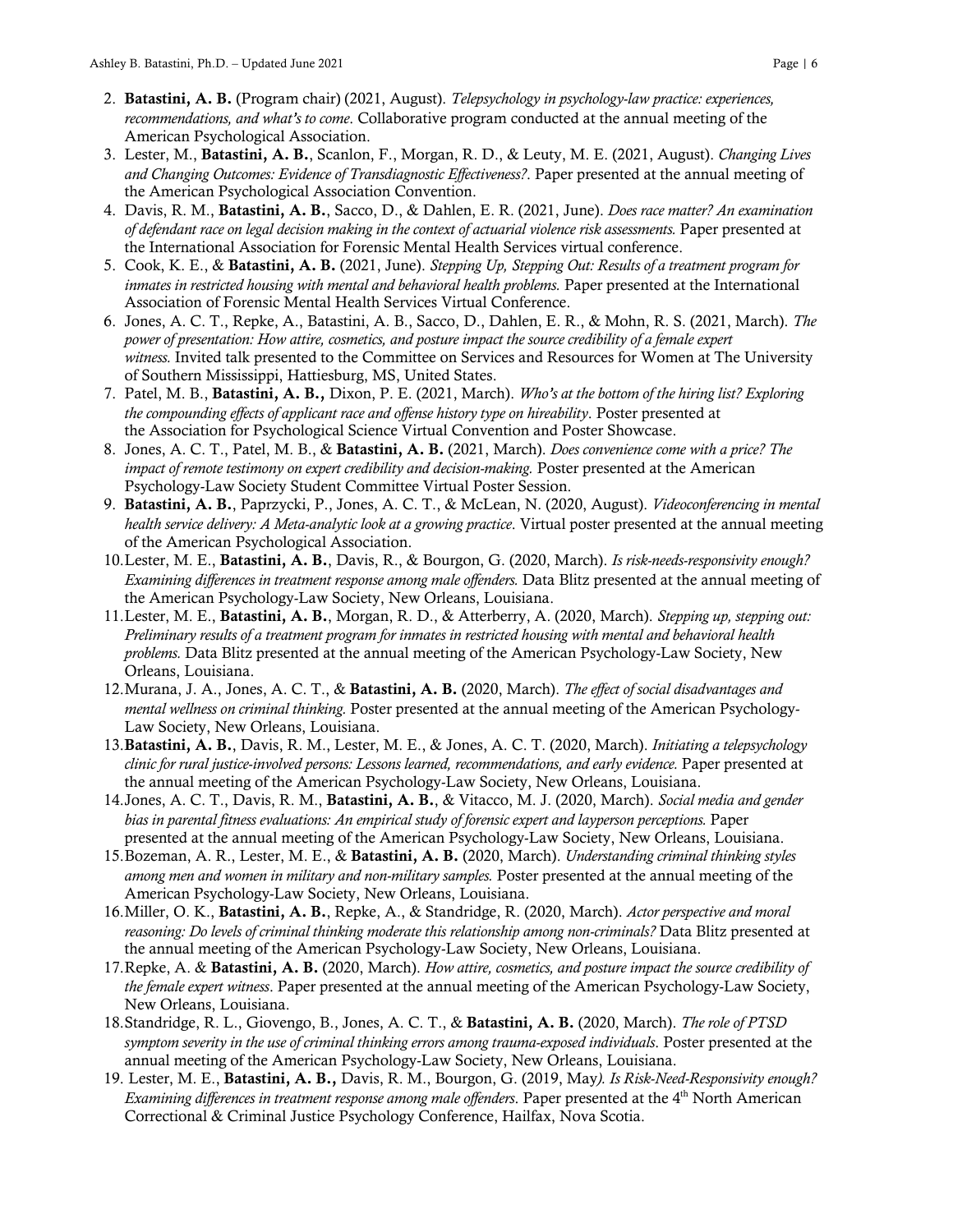- 20.Batastini, A. B. (2019, May). *Stepping Up, Stepping Out: A new intervention for inmates in restricted housing*  with mental illness. Gimme-5 presented at the 4<sup>th</sup> North American Correctional & Criminal Justice Psychology Conference, Halifax, Nova Scotia.
- 21.Batastini, A. B., Leuty, M. E., Davis, R. M. (2019, May). *Individual and situational factors predicting job attainment and maintenance among high risk community-released offenders*. Paper presented at the 4th North American Correctional & Criminal Justice Psychology Conference, Hailfax, Nova Scotia.
- 22.Davis, R. M., Pike, M., Batastini, A. B., Repke, A., Lester, M. E., & Thoen, M. A. (2019, March). Forensic mental health evaluators' perceptions and use of videoconferencing to perform assessments. In A. B. Batastini (Chair), *Applications of Technology in Psychology-Law Contexts*. Symposium conducted at the annual meeting of the American Psychology-Law Society, Portland, Oregon.
- 23.Batastini, A. B. & Vitacco, M. J. (2019, March). Perceived credibility of social media data as a collateral source in forensic mental health assessment. In A. B. Batastini (Chair), *Applications of Technology in Psychology-Law Contexts*. Symposium conducted at the annual meeting of the American Psychology-Law Society, Portland, Oregon.
- 24.Jones, A. C. T. & Batastini, A. B. (2019, March). Oji's Journey: An e-therapy app for communityreleased offenders. In A. B. Batastini (Chair), *Applications of Technology in Psychology-Law Contexts*. Symposium conducted at the annual meeting of the American Psychology-Law Society, Portland, Oregon.
- 25.Batastini, A. B., Repke, A. R., & Schmidt, A. T. (2018, August). *Turning graduate psychology courses insideout*. Poster presented at the annual meeting of the American Psychological Association, San Francisco, California.
- 26.Batastini, A. B., (2018, March). How and when do forensic evaluators consult social networking sites? In A. B. Batastini (Chair), *Current Trends in Forensic Practitioners' Consultation of Social Media as Collateral Data*. Symposium conducted at the annual meeting of the American Psychology-Law Society, Memphis, Tennessee.
- 27.Coaker, L. C., Batastini, A. B., (2018, March). *Evaluating layperson understanding of actuarial sexual violence risk data: A multi-method comparison.* Paper presented at the annual meeting of the American Psychology-Law Society, Memphis, Tennessee.
- 28.Thoen, M. A., Escalera, E., Batastini, A. B., & Pike, M. (2018, March). *Forensic evaluations via telecommunication: Legal perspectives of advantages and disadvantages.* Poster presented at the annual meeting of the American Psychology-Law Society, Memphis, Tennessee.
- 29.Lester, M., Batastini, A. B., & Thompson, R.A. (2017, August). *Mental illness in the eyes of the law: Examining self-perceptions of stigma among judges and attorneys*. Poster presented at the annual meeting of the American Psychological Association, Washington, D.C.
- 30.Batastini, A. B., Vitacco, M. J., Coaker, L. (2017, March). *Evaluating understanding of violence risk data: A multi-method comparison among jurors and judges*. Paper presented at the annual meeting of the American Psychology-Law Society, Seattle, Washington.
- 31.Batastini, A. B., (2017, July). Making the best out of a (possibly not so) bad situation: An alternative perspective on administrative segregation in the United States. In P. Smith (Chair), *Segregation and solitary confinement*. Symposium conducted at the annual International Academy of Law and Mental Health Congress, Prague, Czech Republic.
- 32.Batastini, A. B., Levulis, S. J. & Alvis, A. (2016, August). *Does the Use of Videoconferencing in Forensic Mental Health Evaluations Impact Mock Jurors' Perceptions of Expert Credibility?* Poster presented at the annual meeting of the American Psychological Association, Denver, Colorado.
- 33.Batastini, A. B., Chadick, C. D., Morgan, R. D., & Levulis, S. J. (2016, March). *The Psychological Impact of Solitary: A Longitudinal Comparison of General Population and Long-Term Administratively Segregated Inmates.* Paper presented at the annual meeting of the American Psychology-Law Society, Atlanta, Georgia.
- 34.Hoeffner, C. E., Batastini, A. B., & Morgan, R. D. (2016, March). *Does the Method of Risk Communication Impact the Accuracy of Mock Juror's Perceptions of Violence?* Poster presented at the annual meeting of the American Psychology-Law Society, Atlanta, Georgia.
- 35.Batastini, A. B. (2016, April). *The Unemployed Ex-Con: Increasing Job Attainment and Maintenance from the Inside Out*. Re-Thinking Mass Incarceration in the South Conference, Oxford, Mississippi.
- 36.Morgan, R. D., Van Horn, S. A., MacLean, N., Gray, A., Bolanos, A., & Batastini, A. B. (2015, June). Administrative segregation: Is it really as harmful as some proclaim? In S. Wormith (Chair), *The Effects of Prison Life and Solitary Confinement*. Symposium conducted at the North American Correctional and Criminal Justice Psychology Conference, Ottawa, Canada.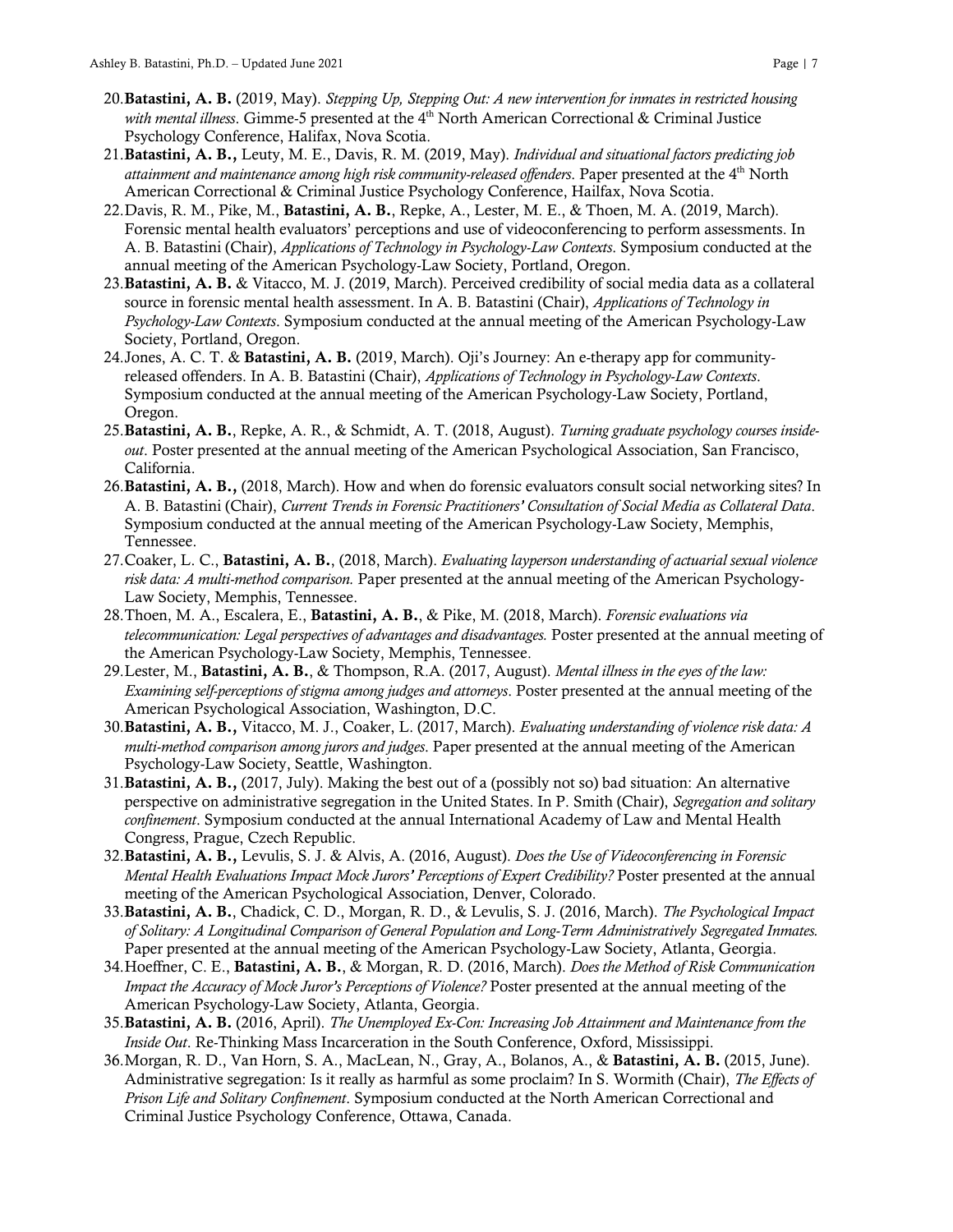- 37.Batastini, A. B., Morgan, R. D., & McDaniel, B. (2015, March), *Comparing Group Psychotherapy via Telehealth and In-Person Service Modalities for Inmates in Long-Term Segregation.* Poster presented at the annual meeting of the American Psychology-Law Society, San Diego, California.
- 38.Riggs-Romaine, C. L., Zelechoski, A. D., Wolbransky, M., & Batastini, A. B. (2015, March). The teaching of psychology and law project: Results and lessons learned. In *Psychology and Law in the Classroom: Innovations in Teaching and Learning.* Symposium conducted at the annual meeting of the American Psychology-Law Society, San Diego, California.
- 39.Batastini, A. B., Bolanos, A., & Morgan, R. D. (2014, August). *Employer Attitudes Toward Hiring Applicants with Mental Illness and Criminal Justice Involvement: A Follow-Up Study.* Poster presented at the annual meeting of the American Psychological Association, Washington, D.C.
- 40.Batastini, A. B., King, C. M., McDaniel, B., MacLean, N., Van Horn, S. A., & Morgan, R. D. (2014, March). *Effectiveness of Telepsychology in Correctional and Forensic Practice: A Research Synthesis and Meta-Analysis.* Paper presented at the annual meeting of the American Psychology-Law Society, New Orleans, Louisiana.
- 41.Morgan, R. D., Van Horn, S. A., MacLean, N., Bolanos, A., Batastini, A. B., Gray, A. & Mills, J. F. (2014, March). *Administrative Segregation: Is it a Harmful Correctional Practice?* Poster presented at the annual meeting of the American Psychology-Law Society, New Orleans, Louisiana.
- 42.Batastini, A. B. (2013, August). Telepsychology in forensic and correctional settings. In A. Bernett (Chair), *Advances in Using Telemental Health in Public Service Psychology.* Symposium conducted at the annual meeting of the American Psychological Association, Honolulu, Hawaii.
- 43.Batastini, A. B., Bolanos, A., Dean, T., Moor, K., Bewley, M., & Morgan, R. D. (2012, August). *Employer Bias in Hiring Mentally Ill and Criminal Justice-Involved Applicants: The Impact of Education and Experience*. Poster session presented at the annual meeting of the American Psychological Association, Orlando, Florida.
- 44.Batastini, A. B., DeMatteo, D., Westphal, R., & Heilbrun, K. (2011, June). *Decision-Making Training in a Jail Setting: Recidivism and Predictors of Success*. Poster presented at the North American Correctional and Criminal Justice Psychology Conference, Toronto, Canada.
- 45.Batastini, A. B., Kolko, D. J., Hart, J., & DeMatteo, D. (2010, March). *Registration and Notification Requirements for Juvenile Sex Offenders: A Prospective Evaluation of Risk Prediction and Future Implications.* Poster presented at the annual meeting of the American Psychology-Law Society, Vancouver, Canada.
- 46.Keesler, M., Laughon, P., Foster, E., Batastini, A. B., & DeMatteo, D. (2010, March). *Capital Jury Agreement with Mitigating Factors: The Relationship Between Rate of Agreement and Ultimate Sentence Recommendation.* Paper presented at the annual meeting of the American Psychology-Law Society, Vancouver, Canada.
- 47.Burl, J., Batastini, A. B., & DeMatteo, D. (2009, April). *Effective treatment for Antisocial Personality Disorder: A component driven approach*. Poster session presented at the annual Philadelphia Area Psi Chi Psychology Research Conference, Philadelphia, PA. (Awarded 1<sup>st</sup> place in clinical research category)

# WORKSHOPS AND INVITED TALKS/APPEARANCES

*How to Reach the Restricted: Treating Incarcerated Persons and Forensic Mental Health Patients in Seclusion from an Ethical and Empirical Standpoint,* April 22, 2021 Co-presenter: Robert D. Morgan, Ph.D. American Psychology-Law Society, Corrections Committee Sponsored Program

*Is Online Therapy as Effective as In-Person Therapy? with Dr. Ashley Batastini*, February 17, 2021 The Beyond Addiction Show with Dr. Josh King Podcast

*Stepping Up, Stepping Out: A Mental Health Treatment Program for Inmates in Restrictive Housing,* August 13, 2020, Idaho Department of Corrections

*Forensic Evaluations in the Age of Social Media*, March 4, 2020 Co-presenter: Michael J. Vitacco, Ph.D., ABPP American Psychology-Law Society Pre-Conference Workshop, New Orleans, LA

*Applications of Technology in Forensic Mental Health Assessments*, October 10, 2019 Grand Rounds, Augusta University, GA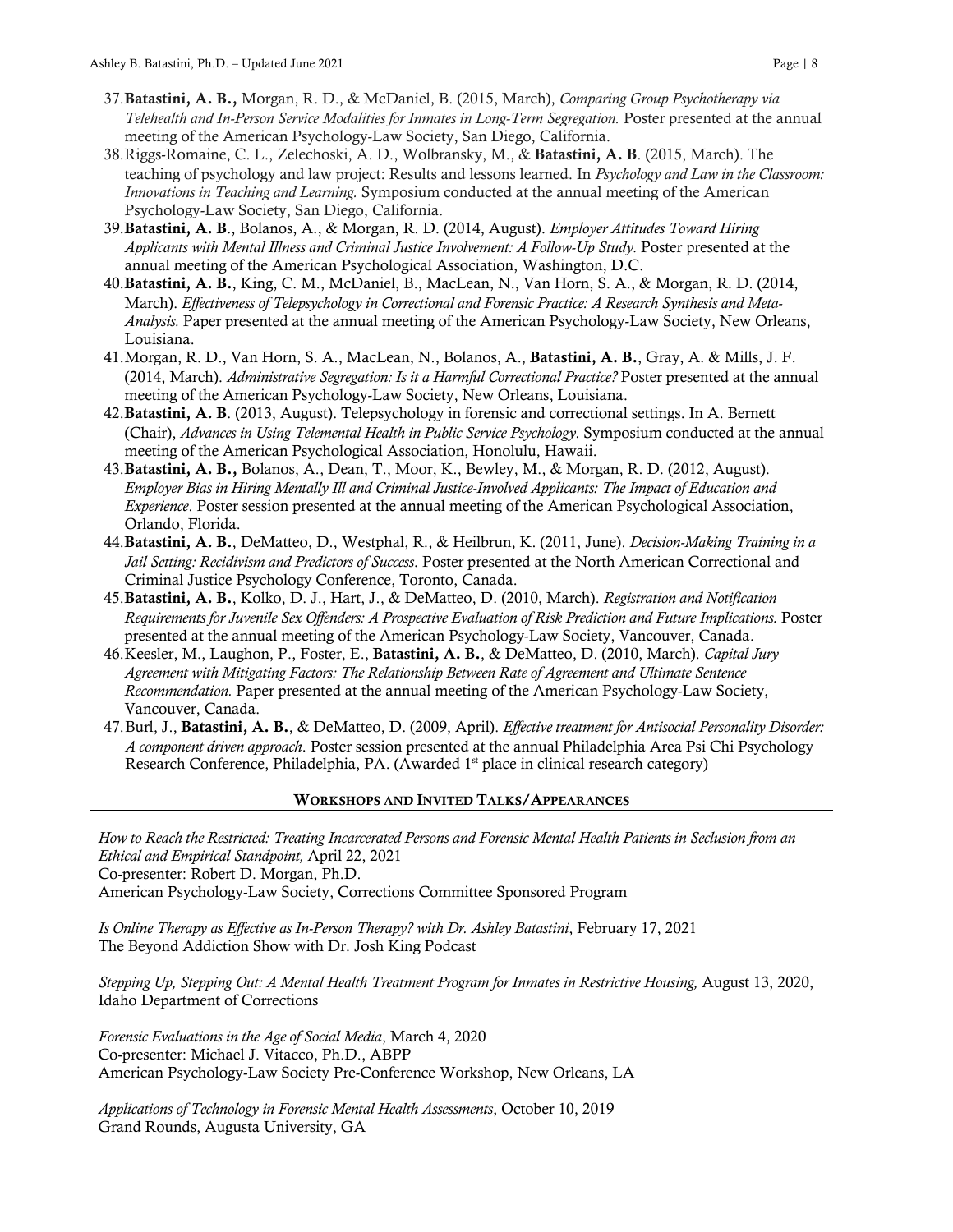*Telemental Health in Corrections*, July 25, 2019 Bureau of Justice Assistance's Comprehensive Opioid Abuse Program Webinar Series University of Nevada, Reno

#### **TEACHING**

# *GRADUATE-LEVEL COURSES*

Advanced Practicum in Counseling Psychology (Instructor) Practicum II in Counseling Psychology (Instructor) Adult Cognitive Abilities and Assessment (Instructor) Objective Personality Assessment (Instructor)

#### *UNDERGRADUATE-LEVEL COURSES*

Senior Seminar for Psychology Majors/Capstone (Instructor) Introduction to Psychology/General Psychology (Instructor) Forensic Psychology (Instructor) Research Methods (Laboratory Instructor) Abnormal Psychology (Laboratory Instructor)

#### APPLIED CLINICAL POSITIONS

| $2017$ – present               | Licensed Psychologist in Independent Practice<br>Batastini Forensic Psychological Services, Inc.<br>Conduct court-ordered forensic mental health evaluations (i.e., violence risk, mental<br>state at the time of offense, and competency to stand trial).                                                                                                                                                                                                                                                                                                                         |
|--------------------------------|------------------------------------------------------------------------------------------------------------------------------------------------------------------------------------------------------------------------------------------------------------------------------------------------------------------------------------------------------------------------------------------------------------------------------------------------------------------------------------------------------------------------------------------------------------------------------------|
| $2014 - 2015$                  | <b>Pre-Doctoral Psychology Intern</b><br>Western State Hospital and the Special Commitment Center, Lakewood, WA. Conducted<br>court-ordered forensic mental health evaluations (i.e., competency to stand trial, mental<br>state, violence and sexual risk) and inpatient psychological evaluations (i.e.,<br>psychodiagnostic and treatment needs), provided psychotherapy to NGRI aquittees and<br>civilly detained sexual offenders, and supervised a doctoral-level student therapist<br>conducting individual and group therapy in an inpatient forensic psychiatric setting. |
| $2013 - 2014$                  | <b>Forensic Mental Health Evaluator Trainee</b><br>Independent Forensic Mental Health Practice of Robert D. Morgan, Ph.D., Lubbock, TX.<br>Conducted court-ordered forensic mental health evaluations (i.e., violence risk, mental<br>state, and competency to stand trial).                                                                                                                                                                                                                                                                                                       |
| $2012 - 2014$                  | Psychotherapist and Evaluator in Training<br>Lubbock-Crosby County Community Supervision and Corrections Department and Court<br>Residential Treatment Center, Lubbock, TX. Provided cognitive-behavioral based,<br>interpersonal process-oriented group psychotherapy for offenders with mental illness<br>and conducted court-ordered and community supervision officer requested<br>psychological evaluations (i.e., psycho-diagnostic and/or violence risk).                                                                                                                   |
| August 2012 -<br>December 2012 | Psychotherapist and Intake Clinician in Training<br>Texas Tech University Student Counseling Center, Lubbock, TX. Conducted client screenings<br>and intake assessments and provided short-term individual psychotherapy.                                                                                                                                                                                                                                                                                                                                                          |
| June 2012 -<br>December 2012   | Psychotherapist and Evaluator in Training<br>Lubbock Regional StarCare Specialty Health System (formerly MHMR), Lubbock, TX.<br>Conducted psycho-diagnostic, cognitive/intellectual functioning, and competency to<br>stand trial evaluations, provided short-term inpatient psychotherapy, crisis intervention,<br>individual and group competency restoration services, and group psychotherapy with<br>inmates at the county detention center.                                                                                                                                  |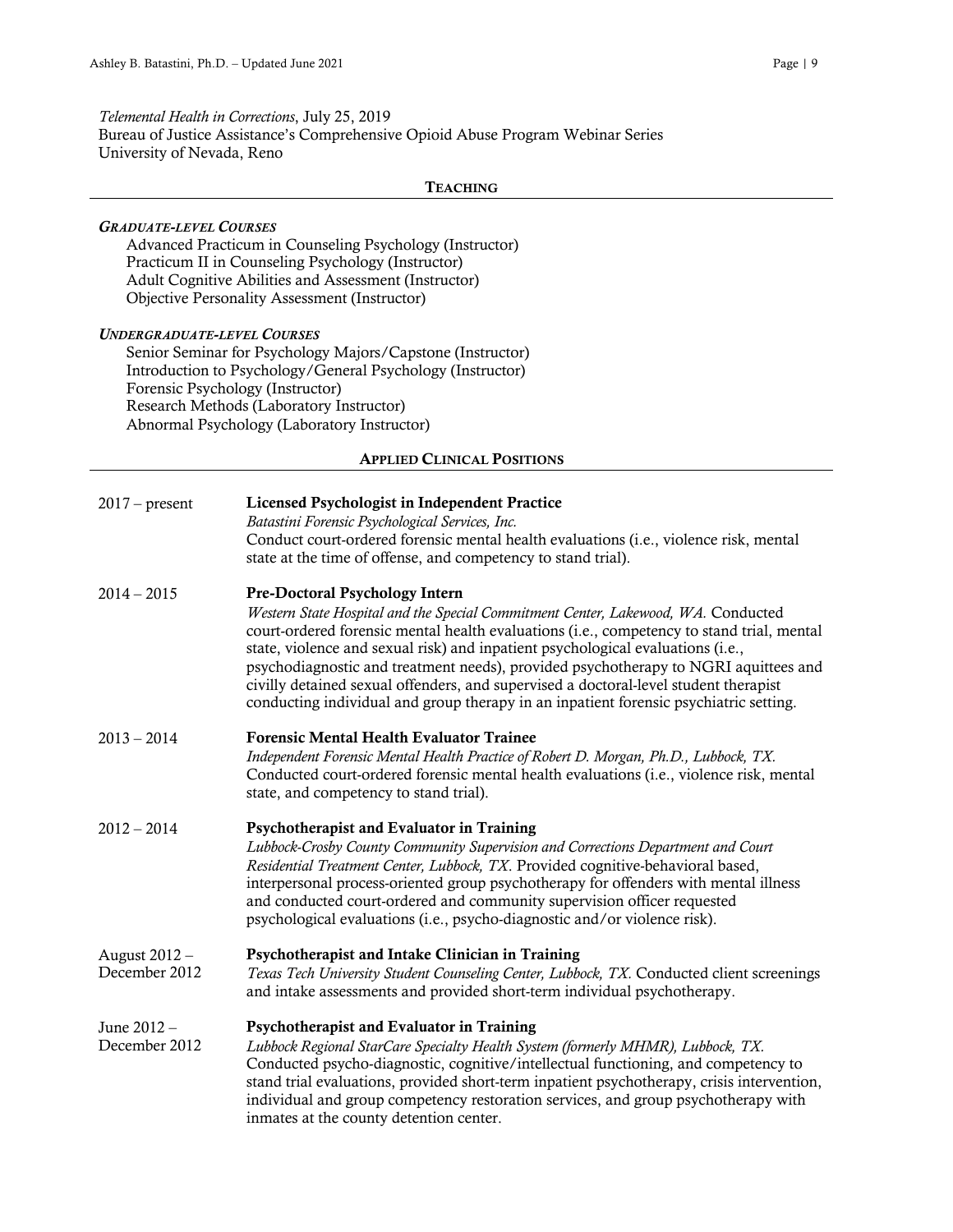| August 2006 -<br>December 2006                      | <b>Psychology Intern</b><br>Pennsylvania State Correctional Institution, La Belle, PA. Co-facilitated psychotherapy<br>groups for sexual offenders, domestic violence perpetrators, and inmates with severe<br>mental illness, and assisted in developing individualized treatment plans.                                                                                     |  |
|-----------------------------------------------------|-------------------------------------------------------------------------------------------------------------------------------------------------------------------------------------------------------------------------------------------------------------------------------------------------------------------------------------------------------------------------------|--|
| $2005 - 2008$                                       | <b>Addictions Counselor I</b><br>Caron Treatment Centers, Wernersville, PA. Monitored patients' behavior and treatment<br>response, facilitated open forum group discussions and didactic lectures, and assisted in<br>distribution of medications.                                                                                                                           |  |
| PROFESSIONAL SERVICE POSITIONS AND OTHER ACTIVITIES |                                                                                                                                                                                                                                                                                                                                                                               |  |
| $2021 - 2024$                                       | President-Elect, President, Past-President of APA Division 18 (Psychologists in Public<br>Service)                                                                                                                                                                                                                                                                            |  |
| $2022 - 2023$                                       | Chair of the American Psychology-Law Society Corrections Committee                                                                                                                                                                                                                                                                                                            |  |
| $2021 - 2024$                                       | Associate Editor, Criminal Justice & Behavior                                                                                                                                                                                                                                                                                                                                 |  |
| $2021 - 2022$                                       | Co-Chair of the American Psychology-Law Society Corrections Committee                                                                                                                                                                                                                                                                                                         |  |
| $2021 - 2024$                                       | Co-Chair of the American Psychology-Law Society Telepsychology Task Force                                                                                                                                                                                                                                                                                                     |  |
| 2021                                                | Guest Editor: Special issue on International Perspectives on Emerging Technologies in                                                                                                                                                                                                                                                                                         |  |
|                                                     | Forensic Mental Health, Criminal Justice & Behavior                                                                                                                                                                                                                                                                                                                           |  |
| 2020                                                | Guest Editor: Special issue on Developing Resilience in Response to Stress and<br>Trauma, Psychological Services                                                                                                                                                                                                                                                              |  |
| $2019$ – present                                    | Editorial Board Member, Law and Human Behavior                                                                                                                                                                                                                                                                                                                                |  |
| $2019 - 2021$                                       | Chair, APA Division 18 (Psychologists in Public Service) Criminal Justice Section                                                                                                                                                                                                                                                                                             |  |
| $2019$ – present                                    | Book editor, Criminal Justice and Behavior                                                                                                                                                                                                                                                                                                                                    |  |
| $2019$ – present                                    | Member of the American Psychology-Law Society Corrections Committee                                                                                                                                                                                                                                                                                                           |  |
| $2018$ – present                                    | Member of the Mississippi Mental Health Task Force Sub-Committee on Courts and<br>Jails, Office of the Attorney General of Mississippi                                                                                                                                                                                                                                        |  |
| $2018$ – present                                    | Editorial Board Member, Criminal Justice and Behavior                                                                                                                                                                                                                                                                                                                         |  |
| $2017$ – present                                    | Editorial Board Member, Psychological Services                                                                                                                                                                                                                                                                                                                                |  |
| $2017 - 2019$                                       | APA Division 18 Criminal Justice Section Secretary/Treasurer                                                                                                                                                                                                                                                                                                                  |  |
| 2016 - 2019                                         | Conference proposal reviewer, American Psychology-Law Society (APA Division 41)                                                                                                                                                                                                                                                                                               |  |
| 2016                                                | Awards reviewer, Psychologists in Public Service (APA Division 18)                                                                                                                                                                                                                                                                                                            |  |
| $2015 - 2020$                                       | Undergraduate Academic Advisor, University of Southern Mississippi                                                                                                                                                                                                                                                                                                            |  |
| $2013 - 2014$                                       | Student Editorial Board, Law and Human Behavior                                                                                                                                                                                                                                                                                                                               |  |
| $2013 - 2014$                                       | Laboratory Manager, Texas Tech University                                                                                                                                                                                                                                                                                                                                     |  |
| $2011 - 2014$                                       | American Psychology-Law Society (APA Division 41) Student Campus Representative,<br>Texas Tech University                                                                                                                                                                                                                                                                     |  |
| $2012 - 2013$                                       | Graduate Student Advisory Council, Academic and Professional Development<br>Commission Chair, Texas Tech University                                                                                                                                                                                                                                                           |  |
| $2012 - 2013$                                       | Psychology Department Student Advisory Council, Texas Tech University                                                                                                                                                                                                                                                                                                         |  |
| $2012 - 2018$                                       | Ad hoc reviewer, Criminal Justice and Behavior                                                                                                                                                                                                                                                                                                                                |  |
| $2006 - 2007$                                       | President of Psi Chi National Honor Society in Psychology, University of Pittsburgh                                                                                                                                                                                                                                                                                           |  |
| Ad Hoc Reviewer                                     | American Psychologist, Behavioral Sciences and the Law, Psychological Services, Criminal Justice<br>& Behavior, Clinical Psychology Review, Law and Human Behavior, International Journal of<br>Forensic Mental Health, Community Mental Health Journal, Journal of Forensic Psychology:<br>Research and Practice, Children and Youth Services Review, Teaching of Psychology |  |
| <b>AWARDS AND RECOGNITIONS</b>                      |                                                                                                                                                                                                                                                                                                                                                                               |  |
| 2019                                                | Psychologists in Public Service (APA Division 18) Early Career Achievement Award                                                                                                                                                                                                                                                                                              |  |
|                                                     | Psychologists in Public Service (APA Division 18) Criminal Justice Section Early                                                                                                                                                                                                                                                                                              |  |
| 2018                                                | Career Achievement Award                                                                                                                                                                                                                                                                                                                                                      |  |
| 2018                                                | University of Southern Mississippi Innovation Award in Basic Research Nominee<br>(selected by college dean)                                                                                                                                                                                                                                                                   |  |